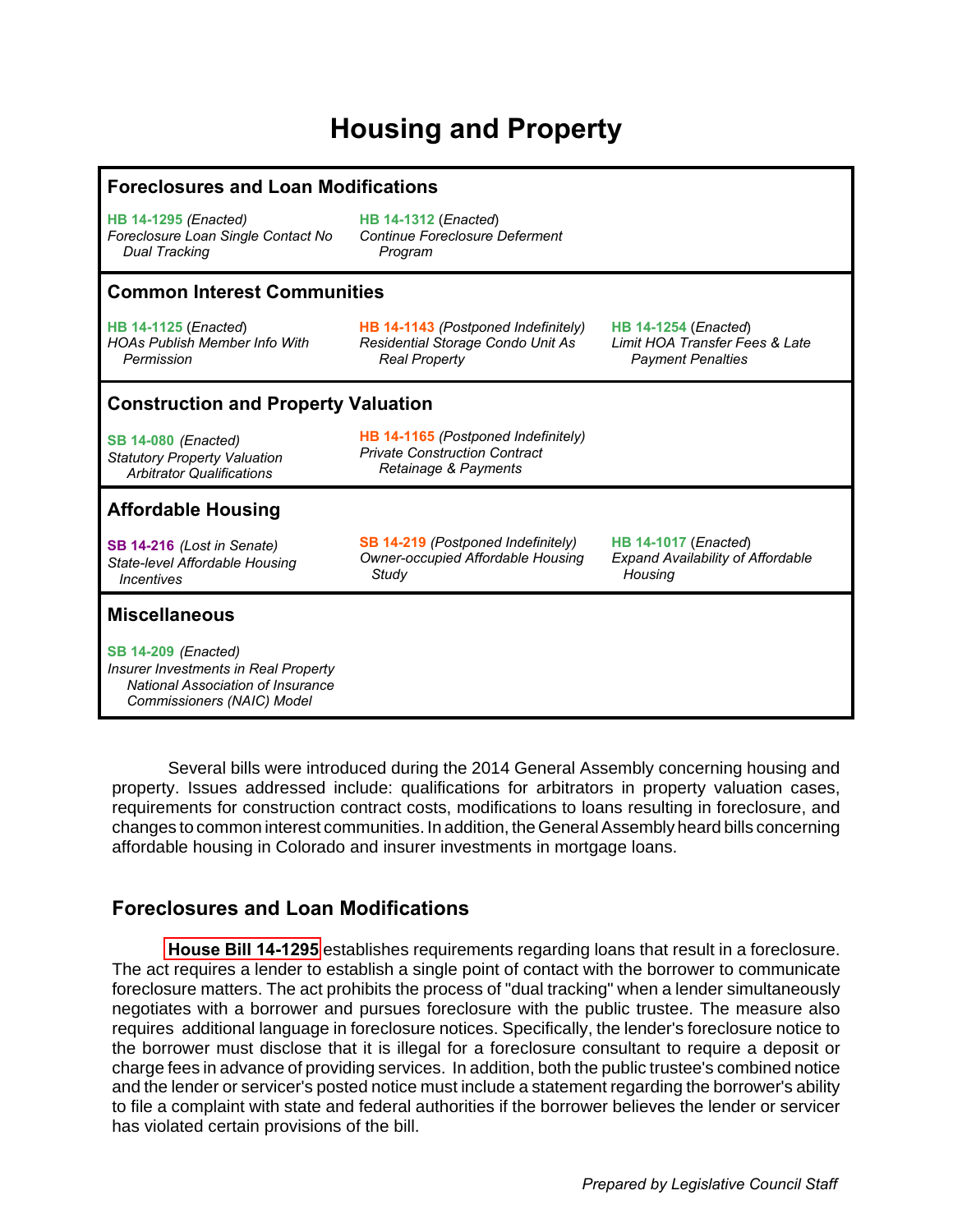<span id="page-1-0"></span>**[House Bill 14-1312](http://www.leg.state.co.us/Clics/CLICS2014A/csl.nsf/fsbillcont3/078AD96D3C1C76FC87257C8A00638763?Open&file=1312_enr.pdf)** extends the foreclosure deferment program in the Department of Local Affairs from June 30, 2014, to September 1, 2015. When a borrower is deemed eligible, foreclosure deferment requires the public trustee of a county to delay the scheduled sale of a foreclosed property for up to 90 days.

## **Common Interest Communities**

Current law prohibits a home owners' association (HOA) from sharing the personal contact information of members or residents in a common interest community. **[House Bill 14-1125](http://www.leg.state.co.us/Clics/CLICS2014A/csl.nsf/fsbillcont3/2481FA1DDD3DBB4E87257C300006EADA?Open&file=1125_enr.pdf)** permits an HOA to publish members' and residents' contact information, provided the person gives the HOA prior written consent.

**[House Bill 14-1254](http://www.leg.state.co.us/Clics/CLICS2014A/csl.nsf/fsbillcont3/96D91D894FE82FA787257C4300636CFB?Open&file=1254_enr.pdf)** requires a licensed community association manager who provides services for an HOA to fully disclose to the HOA all service fees and charges that will be billed either to the HOA or to unit owners. In addition, the community association manager is required to disclose all remuneration the manager will receive in connection with its relationship with the HOA. The Division of Real Estate in the Department of Regulatory Agencies (DORA) may regulate, investigate, and take disciplinary action against a manager for a violation of these provisions.

One measures concerning common interest communities was postponed indefinitely during the 2014 General Assembly. **[House Bill 14-1143](http://www.leg.state.co.us/Clics/CLICS2014A/csl.nsf/fsbillcont3/C54864BC6A828BBB87257C300005C57D?Open&file=1143_01.pdf)** would have defined a residential storage condominium unit as a residential improvement and made changes to the Colorado Common Interest Ownership Act accordingly. As a result, property taxes for the units would have been assessed at residential real property rate of 7.96 percent of actual value instead of the nonresidential property rate of 29 percent of actual value.

## **Construction and Property Valuation**

**[Senate Bill 14-080](http://www.leg.state.co.us/Clics/CLICS2014A/csl.nsf/fsbillcont3/42062AD8A6C9324187257C43006367D4?Open&file=080_enr.pdf)** simplifies the qualifications for individuals to be listed as an arbitrator in property valuation cases. To serve as an arbitrator, the individual must be experienced in property taxation and hold a Colorado real estate appraiser license, but is not required to possess any additional qualifications.

One measure concerning construction contracts was postponed indefinitely during the 2014 General Assembly. **[House Bill 14-1165](http://www.leg.state.co.us/Clics/CLICS2014A/csl.nsf/fsbillcont3/5C231165A7D6DE3F87257C300006EFB7?Open&file=1165_01.pdf)** would have required 95 percent of all costs under a construction contract to be paid at the time they were invoiced and due according to the contractual payment schedule. The bill would not have applied to projects with a total contract value less than \$150,000, contracts concerning residential buildings with four or fewer dwelling units, contracts for one single-family dwelling, or construction contracts with a public entity.

## **Affordable Housing**

**[House Bill 14-1017](http://www.leg.state.co.us/Clics/CLICS2014A/csl.nsf/fsbillcont3/1D65E98385CDD5C487257C3000062475?Open&file=1017_enr.pdf)** makes changes to the Home Investment Trust Fund and the Housing Development Grant Fund under the Division of Housing (DOH) in the Department of Local Affairs (DOLA). Specifically, the measure:

• allows the trust fund and the grant fund to receive moneys from federal grants, as well as gifts, grants, and donations from any other organization, entity, or individual;